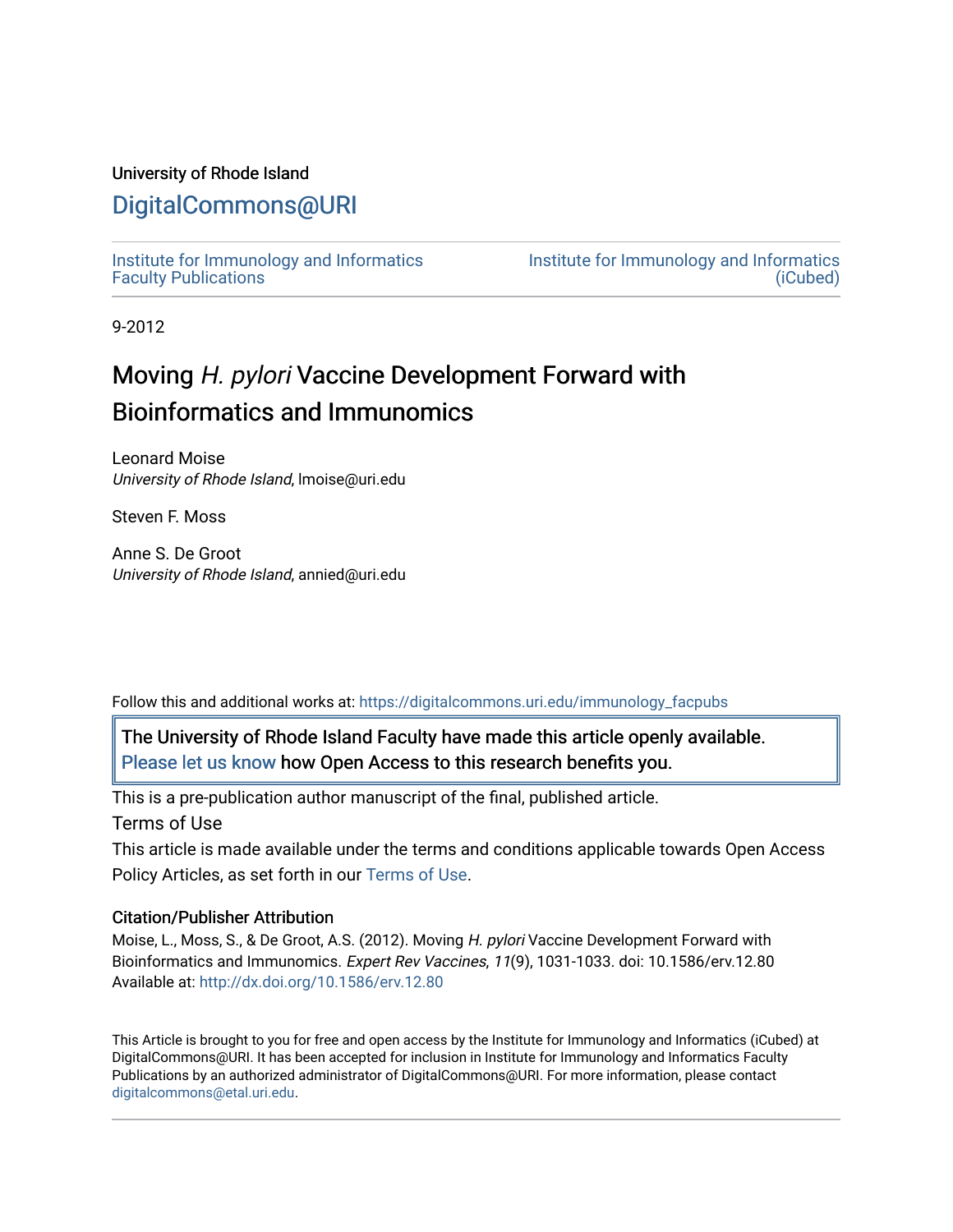*Invited editorial for "Expert Review of Vaccines"*

# **Moving** *H. pylori* **Vaccine Development Forward with Bioinformatics and Immunomics**

Leonard Moise<sup>1,2\*</sup>, Steven F. Moss<sup>3</sup> and Anne S. De Groot<sup>1,2</sup>

<sup>1</sup> EpiVax, Inc., Providence, Rhode Island, USA

<sup>2</sup> Institute for Immunology and Informatics, University of Rhode Island, Providence, Rhode Island, USA

<sup>3</sup> Department of Medicine, Division of Gastroenterology, Rhode Island Hospital & Warren Alpert Medical School of Brown University, Providence, Rhode Island, USA

**\*Correspondence to:** Leonard Moise, Ph.D., Institute for Immunology and Informatics, University of Rhode Island, 80 Washington Street, Providence, RI 02903. Tel: (401) 277-5245; Fax: (401) 277-5154. Email: lmoise@mail.uri.edu

**Key words:** immunoinformatics, bioinformatics, genomics, vaccine, T-cell epitope, *Helicobacter pylori*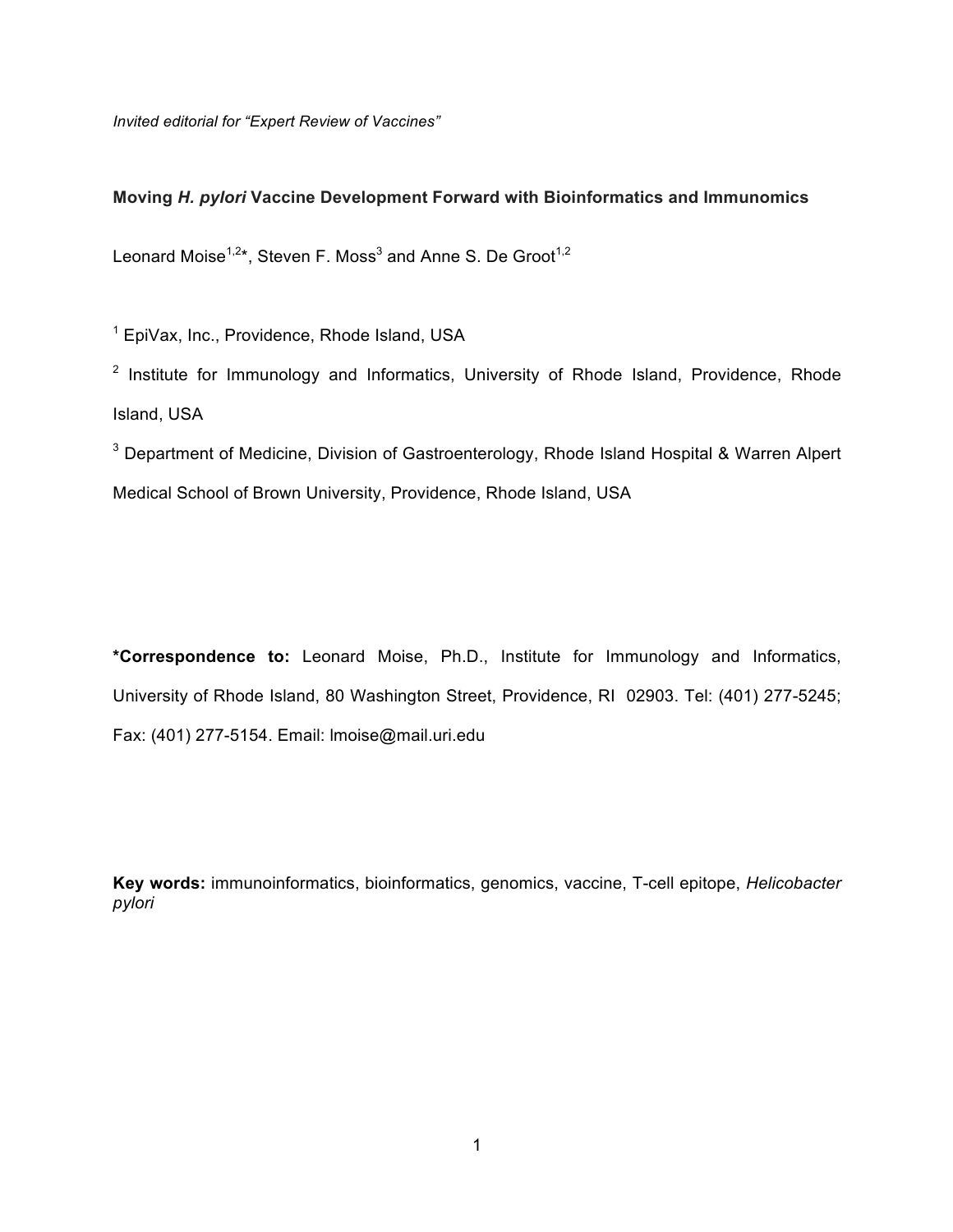#### **The problem**

*Helicobacter pylori* infects the gastric mucosa of half the human population, leading to chronic gastric inflammation in all and clinically important adverse outcomes in a sizable minority. While most infections with this gram-negative bacterium are not associated with symptoms, gastric or duodenal ulcers ultimately develop in approximately 10% of colonized individuals, with gastric adenocarcinoma or mucosal-associated lymphoid tissue lymphoma occurring in about 1%, decades after the initial infection. *H. pylori* infection is unevenly distributed, being most prevalent in resource-poor countries (in the range of 70-90%) and in as few as 10% or less of some Western populations [1]. Excitement about developing a vaccine based on the genome of *H. pylori* abated soon after the sequence was published, when effective antibiotic therapy was discovered. Unfortunately, the multidrug regimens that are required to eradicate infection currently remain out of reach for most of the affected patients, they do not prevent re-infection, and antibiotic-resistant strains are increasingly common [2].

The recent emergence of resistance to antimicrobial therapy has stirred new interest in the development of an anti-*H. pylori* vaccine [3]*,* but the complex immunopathogenesis of *H. pylori* has frustrated successful vaccine development. *H. pylori* elicits an intense inflammatory response to infection, involving the recruitment of multiple innate and adaptive immune cell populations to the stomach. However, persistent infection for the lifetime of the host usually follows, demonstrating that this bacterium successfully evades natural host defenses. Most evidence points to an initial pro-inflammatory response mounted by type 1 T helper  $CD4^+$  cells (Th1) producing interferon-γ that is eventually dampened by CD4<sup>+</sup>CD25<sup>high</sup> regulatory T cells (Treg) expressing FoxP3 [4]. As a result, the pathogen is not eradicated, and persistent infection develops, contributing to the development of chronic gastritis. A successful vaccine, be it prophylactic or therapeutic, must be able to tip the immune system balance in favor of an immune Th1 response that will overcome the immunosuppressive properties of Tregs naturally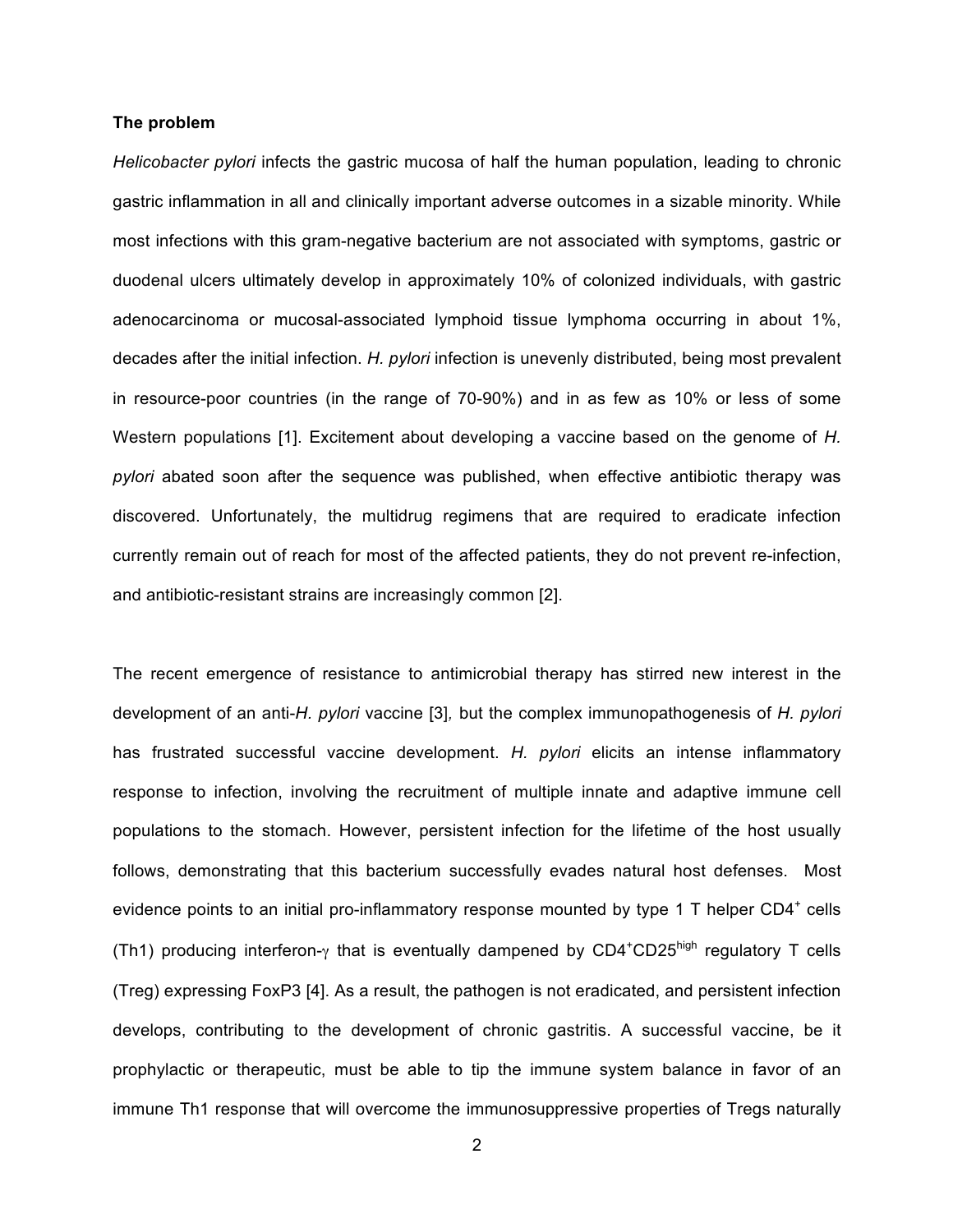induced by *H. pylori*. Neither whole inactivated *H. pylori*, bacterial vectored vaccines expressing *H. pylori* proteins, nor recombinant subunit vaccines have demonstrated protective immunity in clinical trials despite their recognition by humoral and cell-mediated arms of the immune system. The time is ripe for a novel approach to vaccine design that overcomes the limitations of these conventional approaches.

# **A promising solution**

Advances in the fields of genomics and computation have led to the emergence of a new approach to vaccine development, better known as reverse vaccinology or genome-to-vaccine design. The field is only about 10 years old, yet the first reverse vaccinology product, Novartis' Bexsero, a vaccine against meningococcus B, is about to be licensed in Europe. One of the major hurdles facing reverse vaccinologists is choosing the best candidate immunogens from the wealth of targets provided by whole-genome sequencing. The number of antigens comprised by bacterial pathogens can be quite large. The genetic diversity of hypermutating viruses with much smaller genomes can also pose a significant problem. Moreover, the genomic landscape is amplified by diversity within a single species [5].

Bioinformatics tools developed to harness the emerging genomic sequence "haystack" can be used to identify potentially immunogenic proteins by their predicted subcellular localization (e.g. membrane proteins or secreted proteins) or homology to virulence factors of related pathogens. Together with proteomics data describing antigen expression abundance and kinetics, these tools narrow down 'antigen-space' considerably but they themselves do not provide *immunological* direction to vaccine antigen selection. Perhaps the most utilitarian tool, in this regard, is the T-cell epitope predictor. A T-cell epitope peptide derived from an invading pathogen interfaces with a major histocompatibility complex (MHC) molecule at an antigen presentation cell surface and a T cell receptor at the T cell surface. This interaction is essential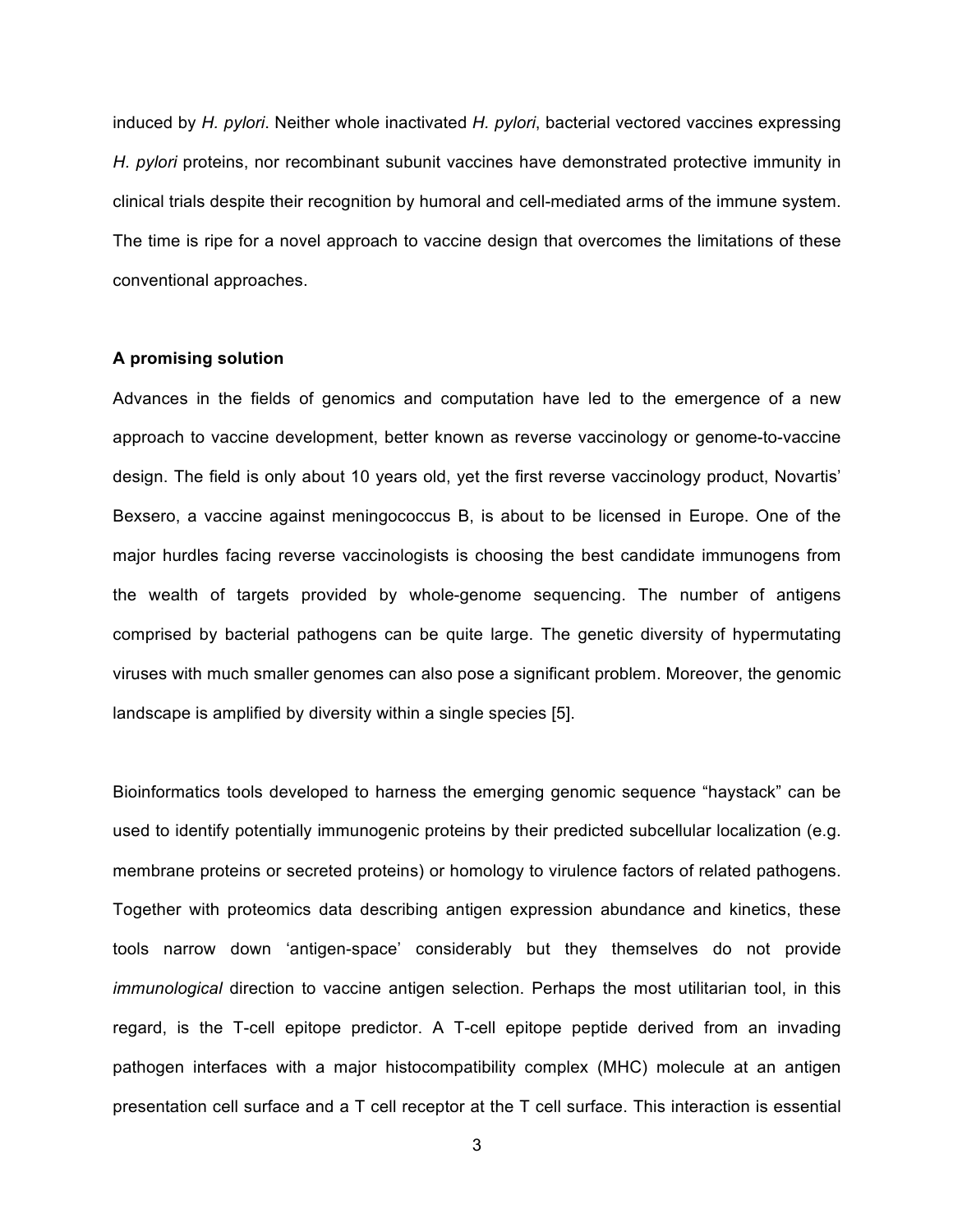for activation of protective adaptive immune responses.  $CDB<sup>+</sup>$  and  $CD4<sup>+</sup>$  T cells play important roles in containing infections and protection after re-exposure.  $CD4<sup>+</sup>$  T cell responses are critical for robust CD8<sup>+</sup> T cell proliferation and function and for their differentiation into memory cells  $[6,7]$ . Moreover, CD4<sup>+</sup> T cell responses help B cells to produce antibodies that are the mediators of protection in all currently approved human vaccines [8]. Thus, a T-cell epitope predictor may identify pathogen-derived sequences that are good vaccine antigens and/or identify key T cell epitopes that are important adjuncts for effective humoral immune response. Furthermore, as cognate T cell help improves the quality and kinetics of antibody responses, T-cell epitope predictors, when used to identify proteins that have the greatest number of T cell epitopes, may be particularly useful for fishing out good candidates for whole antigen vaccines.

We have developed a genome-to-vaccine strategy, with a central role for T-cell epitope predictors, that identifies immunogenic and protective T-cell epitopes. While it can be specifically tailored to a microbe's particular immunopathogenic profile, this approach can be generally applied to any pathogen, according to the following steps: 1) Genomes are computationally mined to identify genes that encode proteins with promising antigenic properties such as secretion, up-regulated expression, reported immunogenicity and virulence [9,10]. Alternatively, with no experimental bias introduced, complete open reading frame datasets can be analyzed. 2) Immunoinformatics tools are then used to discover sequences likely to bind to MHC proteins for presentation to T cells. To cover a large swath of MHC polymorphisms, 'supertype' alleles are screened. For personalized vaccine design, the particular MHC type of an individual would be considered. Depending on the correlate of protective immunity that is desired, proteins can be triaged by epitope content (those with more T cell epitopes may be better immunogens), or epitopes can be selected and used as the vaccine "payload." 3) Where epitopes are being used to vaccinate, the next step is to synthesize selected sequences as peptides and evaluate for MHC binding and antigenicity in infection survivors or vaccinees. 4)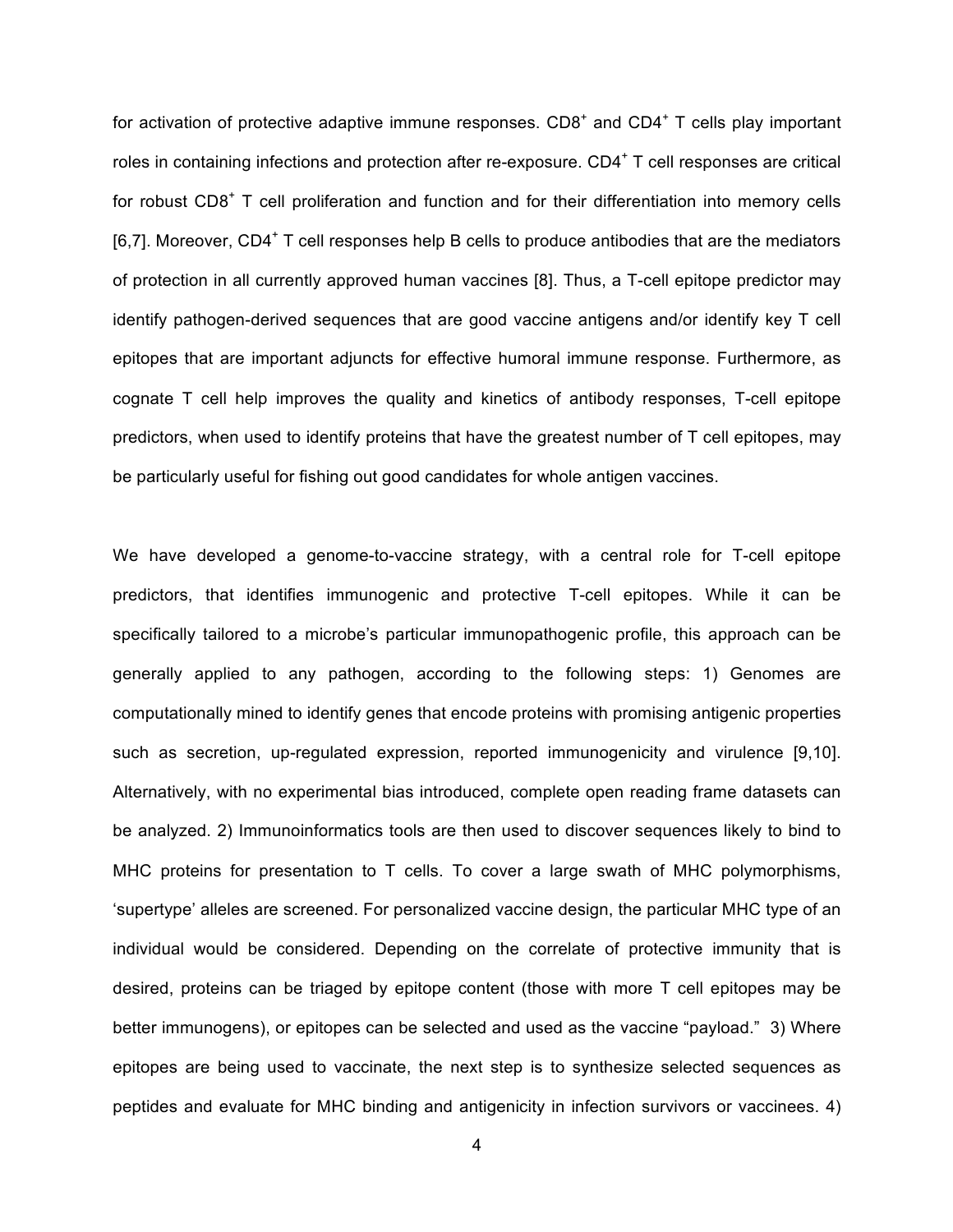Finally, prototype vaccines are designed, constructed and evaluated for immunogenicity and efficacy in humanized mice [11]. If epitope-driven vaccines are the objective, the resulting epitopes may be formulated as multiple peptides, as concatamers in the form of DNA or delivered as multi-epitope protein vaccines. Clearly, this strategy strips a pathogen down to the minimal essential sequence information needed to generate immunity, thereby removing the pathogen's inherent adjuvant and delivery properties that make it naturally immunogenic. Building these features back into the final product is necessary, of course, but a key advantage of epitope-based vaccine design is that it allows for the subsequent selection of best-in-class adjuvant and delivery technologies.

We have applied this genomes-to-vaccine approach to develop an *H. pylori* therapeutic vaccine that was evaluated in the p27 knockout mouse model of gastric cancer induced by chronic *H. pylori* infection [12,13]. The *H. pylori* J99 and 26695 genomes were screened for CD4<sup>+</sup> T-cell epitopes that bind both human and mouse MHC, using the predictor algorithm EpiMatrix. To identify epitopes with potential to recognize multiple MHC types for broad coverage of the MHCdiverse human population, we used the ClustiMer algorithm, which finds regions of a protein with high epitope density. Epitope cluster predictions were experimentally validated for MHC binding and T cell reactivity in p27 knockout mice infected with the mouse-adapted *H. pylori* strain SS1. Immunoreactive epitopes that bound MHC and that were also present in strain SS1 were assembled into a multi-epitope vaccine in DNA and peptide formats using a heterologous prime-boost immunization strategy. The multi-epitope vaccine administered intranasally to SS1 infected mice induced a broad immune response as determined by interferon-γ production in ELISpot assays; much broader, in fact (when examining immune responses to the epitopes), than the response elicited by a whole bacterial lysate which would have included the proteins from which the epitopes were derived. This result was paralleled in *H. pylori* burden in mice immunized intranasally, which exhibited a significant reduction compared with mice vaccinated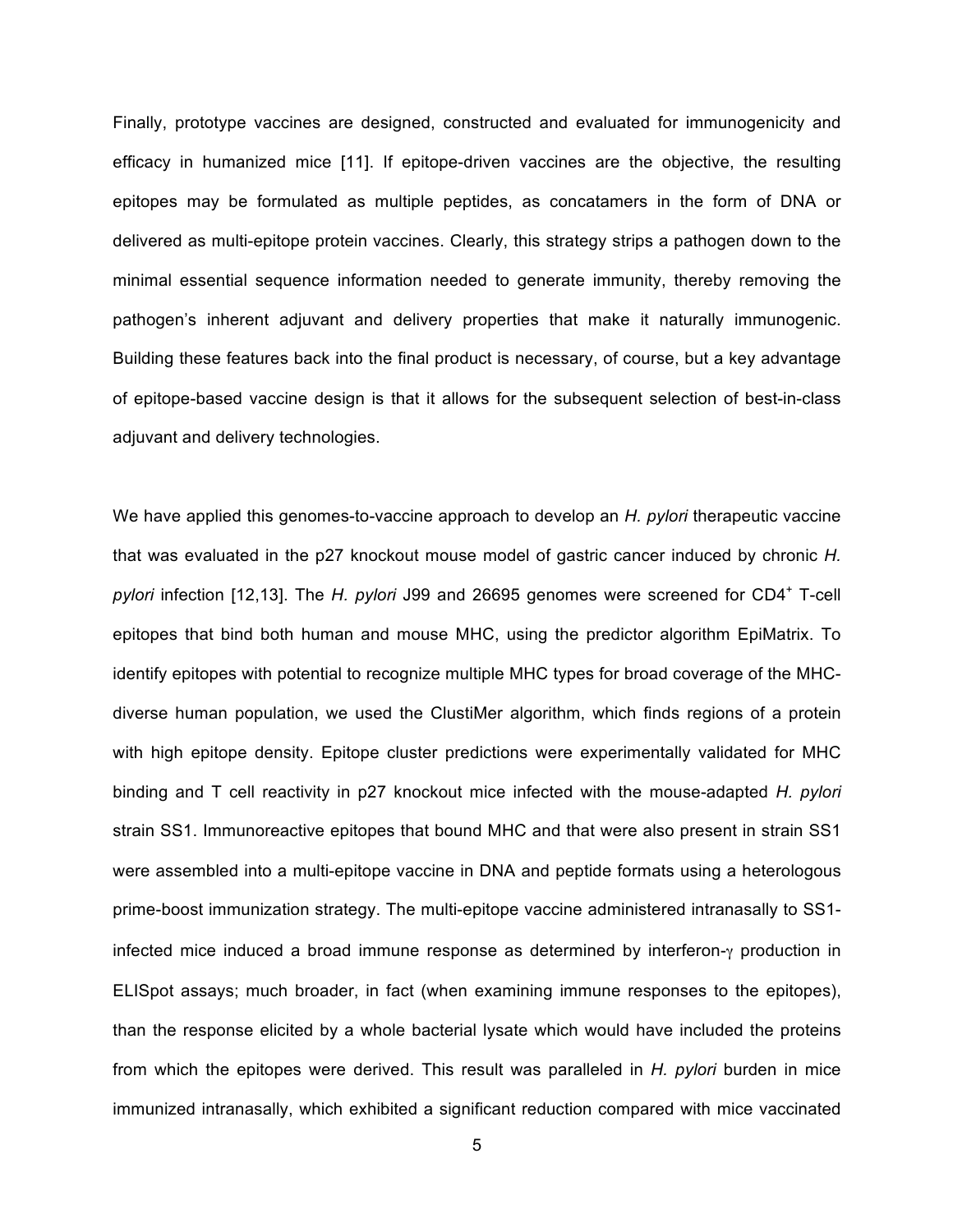with whole bacterial lysate. Histopathological indices of inflammation and gastric cellular damage were low at the distal timepoint that was evaluated, and not significantly different among the experimental groups.

#### **Emerging issues in epitope selection**

We have long considered T-cell epitopes that are conserved between self and infectious pathogens to potentially drive cross-reactive T cells toward immune disequilibrium under the inflammatory conditions of vaccination. These sequences have therefore been excluded from our vaccines. Our current thinking about T-cell epitope selection is evolving as new data demonstrate that the human microbiome actively shapes immune responses. Post-thymic educated regulatory T cells play a critical role in orchestrating this interaction via antigen presentation [14], and thus we believe careful consideration must be given to T-cell epitope sequences conserved between commensals and infectious pathogens, much in the same way that we do for self. As the gut microbiome is estimated to contain approximately 33 million genes, the amount of sequence data to sort through to identify the molecular specificities of these T cells is staggering. We are now beginning to design a new class of computational tools and data analysis methods to handle this enormous task.

### **Conclusion**

The utility of the genome-to-vaccine approach for developing vaccines for pathogens has been emerging from our work and others [15,16,17,18]. The convergence of genomics, bioinformatics and immunology has expanded our vaccine design toolkit and the results generated thus far suggest that there is new hope for tackling the many pathogens against which we currently lack effective vaccines. Proof-of-concept studies for a T-cell epitope-driven *H. pylori* vaccine demonstrate this potential, and we expect that fine-tuning the epitope selection criteria will help epitope-based vaccines take their place amongst conventional vaccines that have already had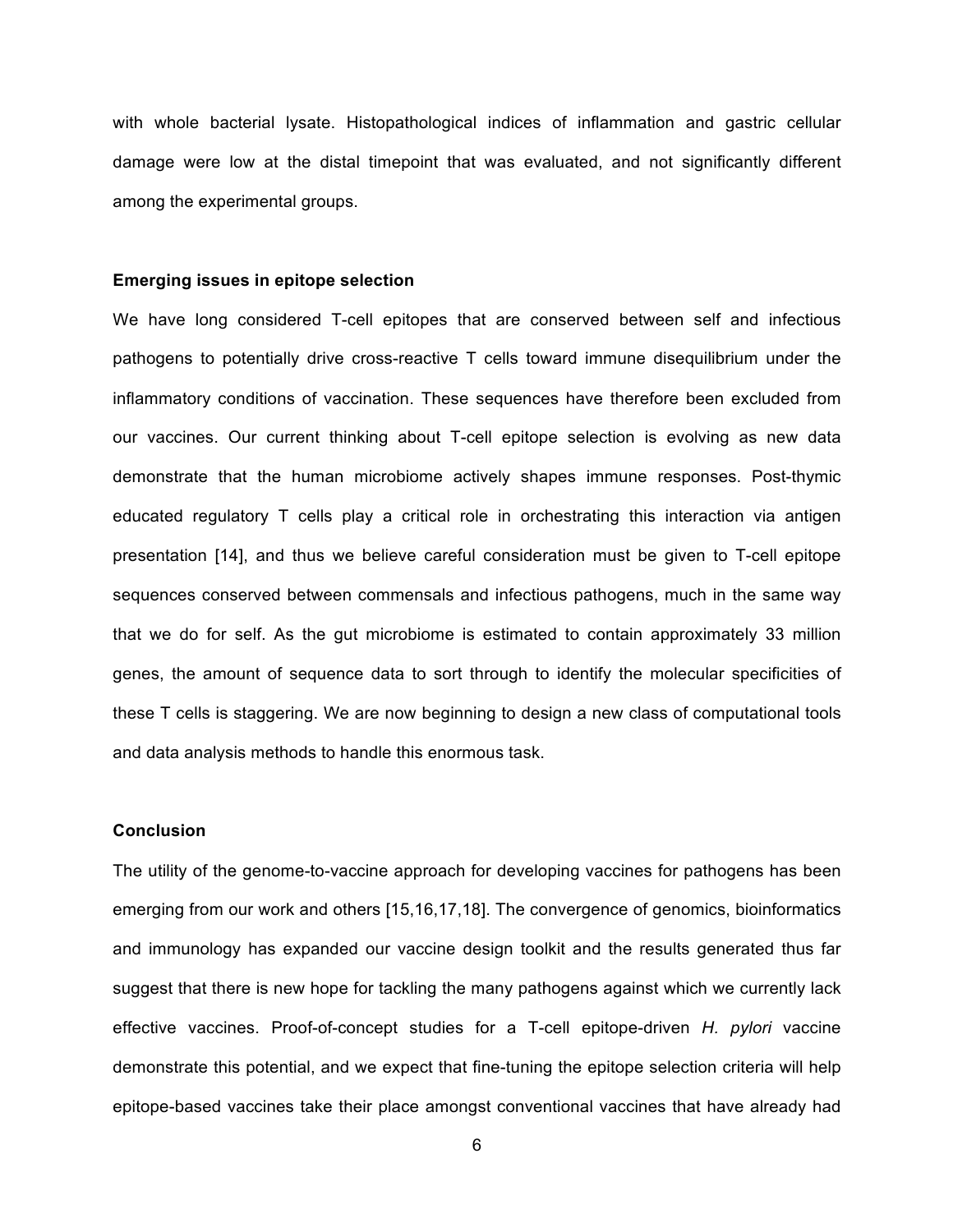so great an impact on human health.

#### **Financial & competing interests disclosure**

This work was supported by NIH grant U19AI082642. AS De Groot is a senior officer and majority shareholder at EpiVax, Inc., a privately owned vaccine design company located in Providence, RI. L Moise has options in EpiVax, Inc. These authors acknowledge that there is a potential conflict of interest related to their relationship with EpiVax and attest that the work contained in this research report is free of any bias that might be associated with the commercial goals of the company. The authors have no other relevant affiliations or financial involvement with any organization or entity with a financial interest in or financial conflict with the subject matter or materials discussed in the manuscript. This includes employment, consultancies, honoraria, stock ownership or options, expert testimony, grants or patents received or pending, or royalties.

No writing assistance was utilized in the production of this manuscript.

### **References**

1. McColl KE. Clinical practice. Helicobacter pylori infection. *N Engl J Med.* 362, 1597-1604 (2010).

2. Megraud F, Coenen S, Versporten A *et al. Helicobacter pylori* resistance to antibiotics in Europe and its relationship to antibiotic consumption. *Gut.* [Epub ahead of print] (2012).

3. Committee to Study Priorities for Vaccine Development. *Vaccines for the 21st century: a tool for decision making.* Stratton KR, Durch JS, Lawrence RS (Eds.). National Academies Press, Washington, DC, USA, 181-188 (2000).

4. Sayi A, Kohler E, Toller IM *et al.* TLR-2-activated B cells suppress *Helicobacter*-induced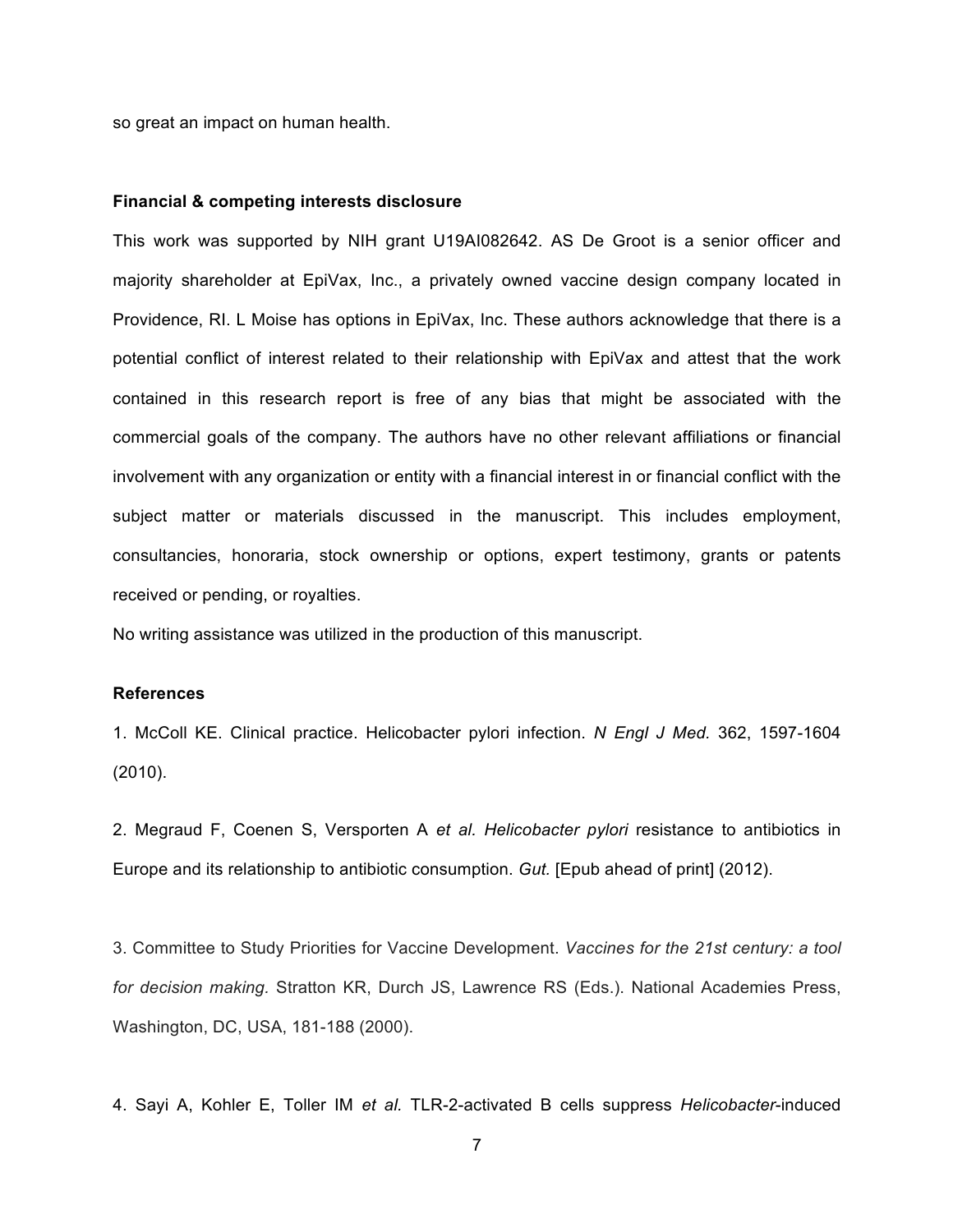preneoplastic gastric immunopathology by inducing T regulatory-1 cells. *J Immunol.* 186, 878- 890 (2011).

5. Lefébure T, Bitar PD, Suzuki H, Stanhope MJ. Evolutionary dynamics of complete *Campylobacter* pan-genomes and the bacterial species concept. *Genome Biol Evol.* 2, 646-655 (2010).

6. Bevan MJ. Helping the CD8+ T-cell response. *Nat. Rev. Immunol.* 4, 595– 602 (2004).

7. Bachmann MF, Wolint P, Schwarz K, Oxenius A. Recall proliferation potential of memory CD8+ T cells and antiviral protection. *J. Immunol.* 175, 4677–4685 (2005).

8. Edghill-Smith Y, Golding H, Manischewitz J, et al. Smallpox vaccine-induced antibodies are necessary and sufficient for protection against monkeypox virus. *Nat. Med.* 11, 740–747 (2005).

9. Rappuoli R, Covacci A. Reverse vaccinology and genomics. *Science.* 302, 602 (2003).

10. He Y, Rappuoli R, De Groot AS, Chen RT. Emerging vaccine informatics. *J Biomed Biotechnol.* 2010, 218590 (2010).

11. Taneja V, David CS. HLA class II transgenic mice as models of human diseases. *Immunol Rev.* 169, 67-79 (1999).

12. Moise L, McMurry JA, Pappo J *et al.* Identification of genome-derived vaccine candidates conserved between human and mouse-adapted strains of *H. pylori*. *Hum Vaccin.* 4, 219-223